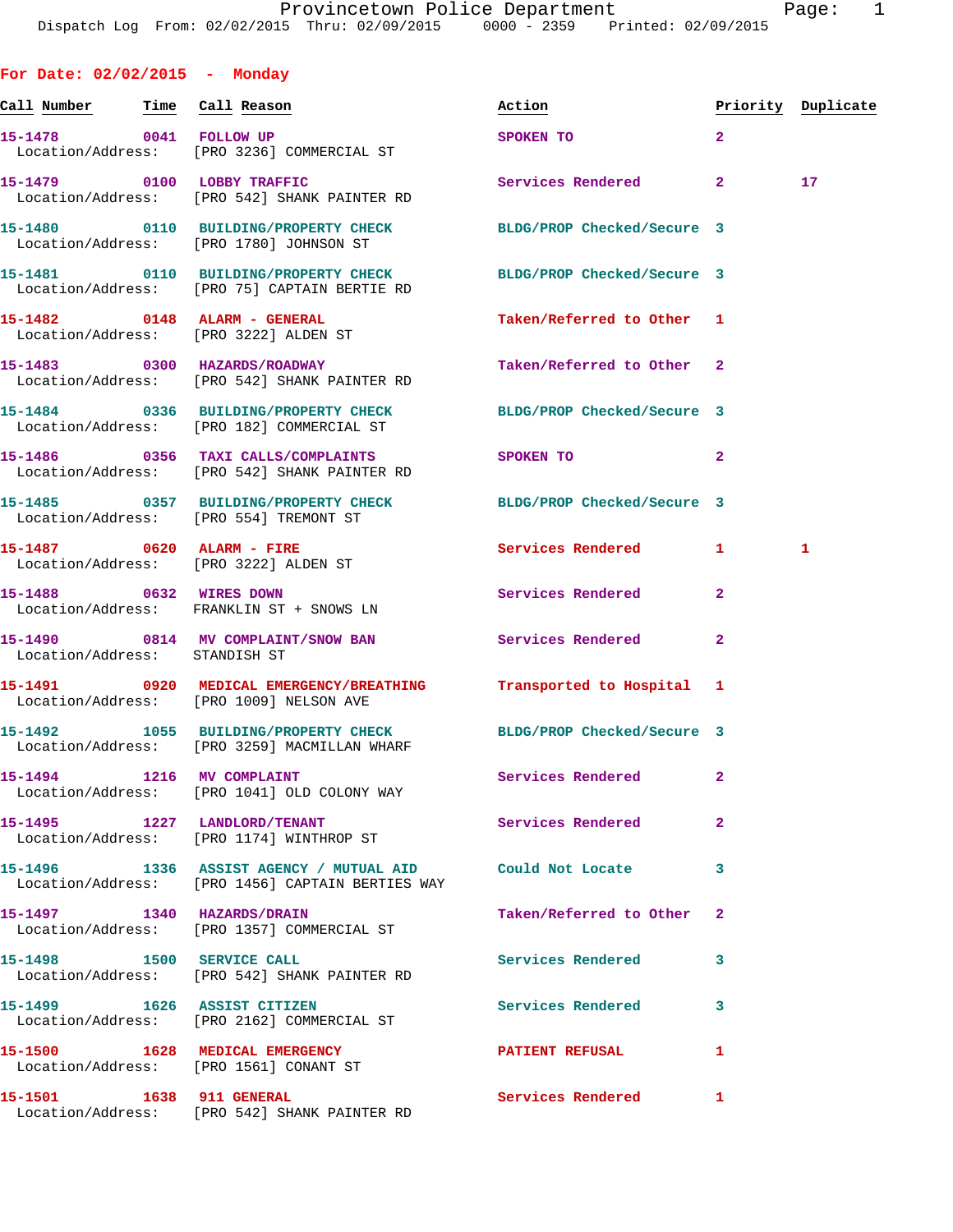|                                                            | Dispatch Log From: 02/02/2015 Thru: 02/09/2015 0000 - 2359 Printed: 02/09/2015                                   | Provincetown Police Department |              | Page: 2 |  |
|------------------------------------------------------------|------------------------------------------------------------------------------------------------------------------|--------------------------------|--------------|---------|--|
|                                                            | 15-1502 1812 SERVE SUMMONS                                                                                       | Services Rendered              | $\mathbf{3}$ |         |  |
|                                                            | Location/Address: [PRO 542] SHANK PAINTER RD<br>15-1503 1820 LANDLORD/TENANT                                     | Services Rendered              | $\mathbf{2}$ |         |  |
|                                                            | Location/Address: [PRO 1174] WINTHROP ST                                                                         |                                |              |         |  |
|                                                            | 15-1504 1912 ASSIST CITIZEN<br>Location/Address: [PRO 33] BRADFORD ST                                            | Services Rendered              | 3            |         |  |
|                                                            | 15-1505 2005 ASSIST AGENCY / MUTUAL AID Services Rendered<br>Location/Address: [PRO 3670] SHANK PAINTER RD       |                                | 3            |         |  |
|                                                            | 15-1508 2154 BUILDING/PROPERTY CHECK<br>Location/Address: [PRO 2543] MACMILLAN WHARF                             | Services Rendered              | 3            |         |  |
|                                                            | 15-1509 2250 HAZARDS/SNOW BAN<br>Location/Address: [PRO 542] SHANK PAINTER RD                                    | Services Rendered              | $\mathbf{2}$ |         |  |
| 15-1510 2334 MV DISABLED<br>Location/Address: WEST VINE ST |                                                                                                                  | Services Rendered              | $\mathbf{2}$ |         |  |
| For Date: $02/03/2015$ - Tuesday                           |                                                                                                                  |                                |              |         |  |
|                                                            | 15-1511 0007 LOBBY TRAFFIC<br>Location/Address: [PRO 542] SHANK PAINTER RD                                       | Services Rendered 2            |              | 14      |  |
| Location/Address: BRADFORD ST EXT                          | 15-1512 0007 BUILDING/PROPERTY CHECK BLDG/PROP Checked/Secure 3                                                  |                                |              |         |  |
|                                                            | 15-1513 0018 BUILDING/PROPERTY CHECK BLDG/PROP Checked/Secure 3<br>Location/Address: [PRO 519] RACE POINT RD     |                                |              |         |  |
| Location/Address: [PRO 3222] ALDEN ST                      | 15-1514 0204 ALARM - GENERAL                                                                                     | Services Rendered 1            |              |         |  |
|                                                            | 15-1515 0508 BUILDING/PROPERTY CHECK BLDG/PROP Checked/Secure 3<br>Location/Address: [PRO 1778] SHANK PAINTER RD |                                |              |         |  |
|                                                            | 15-1516 0619 ALARM - GENERAL<br>Location/Address: [PRO 182] COMMERCIAL ST                                        | Services Rendered 1            |              |         |  |
|                                                            | 15-1517 0724 BUILDING/PROPERTY CHECK<br>Location/Address: [PRO 2977] COMMERCIAL ST                               | Services Rendered 3            |              |         |  |
|                                                            | 15-1518 0805 MV DISABLED/STUCK IN SNOW Taken/Referred to Other 2<br>Location/Address: ARCH ST + COMMERCIAL ST    |                                |              |         |  |
| 15-1521 0806 WIRES DOWN                                    | Location/Address: [PRO 1712] FRANKLIN ST                                                                         | <b>Services Rendered</b>       | $\mathbf{2}$ |         |  |
|                                                            | 15-1519 0810 SERVICE CALL<br>Location/Address: [PRO 569] WINSLOW ST                                              | <b>Services Rendered</b>       | 3            |         |  |
| Location/Address: [PRO 521] ROUTE 6                        | 15-1520 0815 MV OBSERVANCE / ASSIGNMENT Services Rendered                                                        |                                | 3            |         |  |
|                                                            | 15-1522 0845 MV OBSERVANCE / ASSIGNMENT Services Rendered<br>Location/Address: [PRO 106] COMMERCIAL ST           |                                | 3            |         |  |
| 15-1523 0857 MV STOP                                       | Location/Address: [PRO 2519] ROUTE 6                                                                             | <b>VERBAL WARNING</b>          | 3            |         |  |
|                                                            | 15-1524 0921 MV OBSERVANCE / ASSIGNMENT No Action Required<br>Location/Address: [PRO 3430] COMMERCIAL ST         |                                | 3            |         |  |
|                                                            | 15-1525 1004 BUILDING/PROPERTY CHECK Services Rendered<br>Location/Address: [PRO 2206] COMMERCIAL ST             |                                | 3            |         |  |
|                                                            | 15-1526 1028 ASSIST AGENCY / MUTUAL AID Services Rendered<br>Location/Address: [PRO 1892] SHANK PAINTER RD       |                                | 3            |         |  |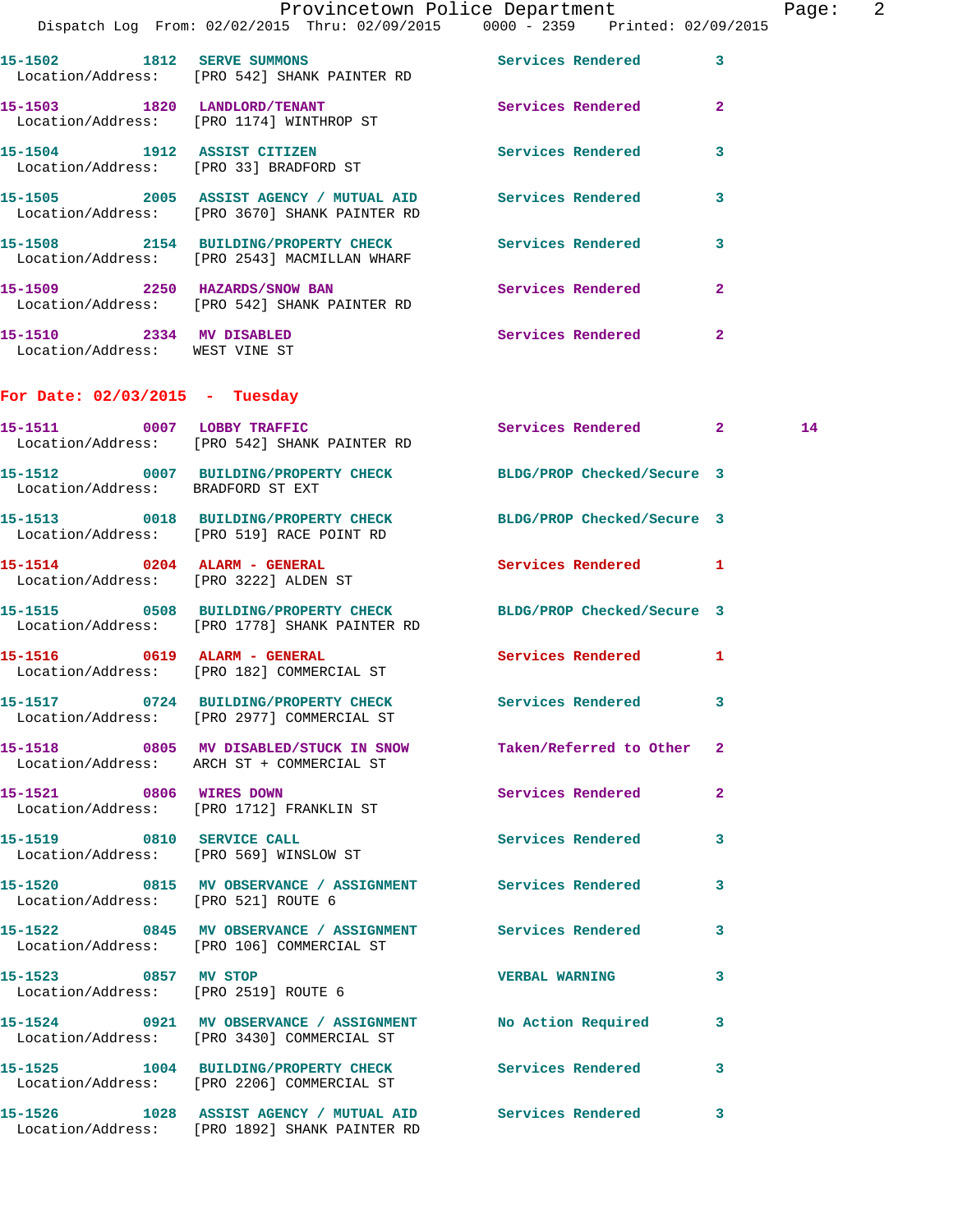|                                                             | Dispatch Log From: 02/02/2015 Thru: 02/09/2015 0000 - 2359 Printed: 02/09/2015                         |                            |              |    |
|-------------------------------------------------------------|--------------------------------------------------------------------------------------------------------|----------------------------|--------------|----|
| 15-1527 1053 SERVE SUMMONS<br>Location/Address: BRADFORD ST |                                                                                                        | Could Not Locate           | 3            |    |
|                                                             | 15-1529 1055 BUILDING/PROPERTY CHECK BLDG/PROP Checked/Secure 3<br>Location/Address: [PRO 521] ROUTE 6 |                            |              |    |
| 15-1531 1406 SERVICE CALL                                   | Location/Address: [PRO 982] MAYFLOWER AVE                                                              | Services Rendered          | 3            |    |
|                                                             | 15-1532 1415 MV DISABLED/STUCK IN SNOW<br>Location/Address: [PRO 3317] CEMETERY RD                     | Taken/Referred to Other    | $\mathbf{2}$ |    |
|                                                             | 15-1533 1437 ALARM - GENERAL<br>Location/Address: [PRO 2665] STANDISH ST                               | False Alarm                | 1            |    |
|                                                             | 15-1534 1529 ANIMAL CALL/CAT BITE<br>Location/Address: [PRO 1342] COMMERCIAL ST                        | <b>Services Rendered</b>   | $\mathbf{2}$ |    |
| 15-1535 1619 SEAL ON BEACH                                  | Location/Address: [PRO 116] COMMERCIAL ST                                                              | Services Rendered          | $\mathbf{2}$ |    |
|                                                             | 15-1536 1730 BUILDING/PROPERTY CHECK<br>Location/Address: [PRO 3259] MACMILLAN WHARF                   | BLDG/PROP Checked/Secure 3 |              |    |
|                                                             | 15-1537 1908 BUILDING/PROPERTY CHECK<br>Location/Address: [PRO 1638] COMMERCIAL ST                     | BLDG/PROP Checked/Secure 3 |              |    |
|                                                             | 15-1538 2036 ALARM - GENERAL<br>Location/Address: [PRO 178] COMMERCIAL ST                              | <b>False Alarm</b>         | 1            | 3  |
| 15-1540 2209 COMPLAINT                                      | Location/Address: SHANK PAINTER RD                                                                     | Services Rendered          | 3            |    |
|                                                             | 15-1539 2214 BUILDING/PROPERTY CHECK<br>Location/Address: [PRO 3287] ROUTE 6                           | BLDG/PROP Checked/Secure 3 |              |    |
| 15-1541 2309 LOBBY TRAFFIC                                  | Location/Address: [PRO 542] SHANK PAINTER RD                                                           | Services Rendered          | 3            | 15 |
|                                                             | 15-1542 2312 BUILDING/PROPERTY CHECK<br>Location/Address: [PRO 2977] COMMERCIAL ST                     | Services Rendered          | 3            |    |
|                                                             | 15-1543 2331 PARK, WALK & TALK<br>Location/Address: [PRO 105] COMMERCIAL ST                            | Services Rendered          | $\mathbf{2}$ |    |
|                                                             | 15-1544 2351 BUILDING/PROPERTY CHECK<br>Location/Address: [PRO 146] COMMERCIAL ST                      | BLDG/PROP Checked/Secure 3 |              |    |
| For Date: $02/04/2015$ - Wednesday                          |                                                                                                        |                            |              |    |
|                                                             | 15-1545 0005 BUILDING/PROPERTY CHECK<br>Location/Address: [PRO 1646] WINSLOW ST                        | BLDG/PROP Checked/Secure 3 |              |    |
|                                                             | 15-1546 0020 MV OBSERVANCE / ASSIGNMENT<br>Location/Address: [PRO 3231] BRADFORD ST                    | Services Rendered          | 3            |    |
|                                                             | 15-1547 0157 BUILDING/PROPERTY CHECK<br>Location/Address: [PRO 2539] RYDER ST                          | BLDG/PROP Checked/Secure 3 |              |    |
|                                                             | 15-1548 0202 BUILDING/PROPERTY CHECK<br>Location/Address: [PRO 2818] CONWELL ST                        | BLDG/PROP Checked/Secure 3 |              |    |
|                                                             | 15-1549 0346 BUILDING/PROPERTY CHECK<br>Location/Address: [PRO 530] SHANK PAINTER RD                   | BLDG/PROP Checked/Secure 3 |              |    |
|                                                             | 15-1550 0426 PARK, WALK & TALK<br>Location/Address: [PRO 539] SHANK PAINTER RD                         | Services Rendered          | $\mathbf{2}$ |    |
| 15-1551                                                     | 0445 ALARM - GENERAL                                                                                   | BLDG/PROP Checked/Secure 1 |              |    |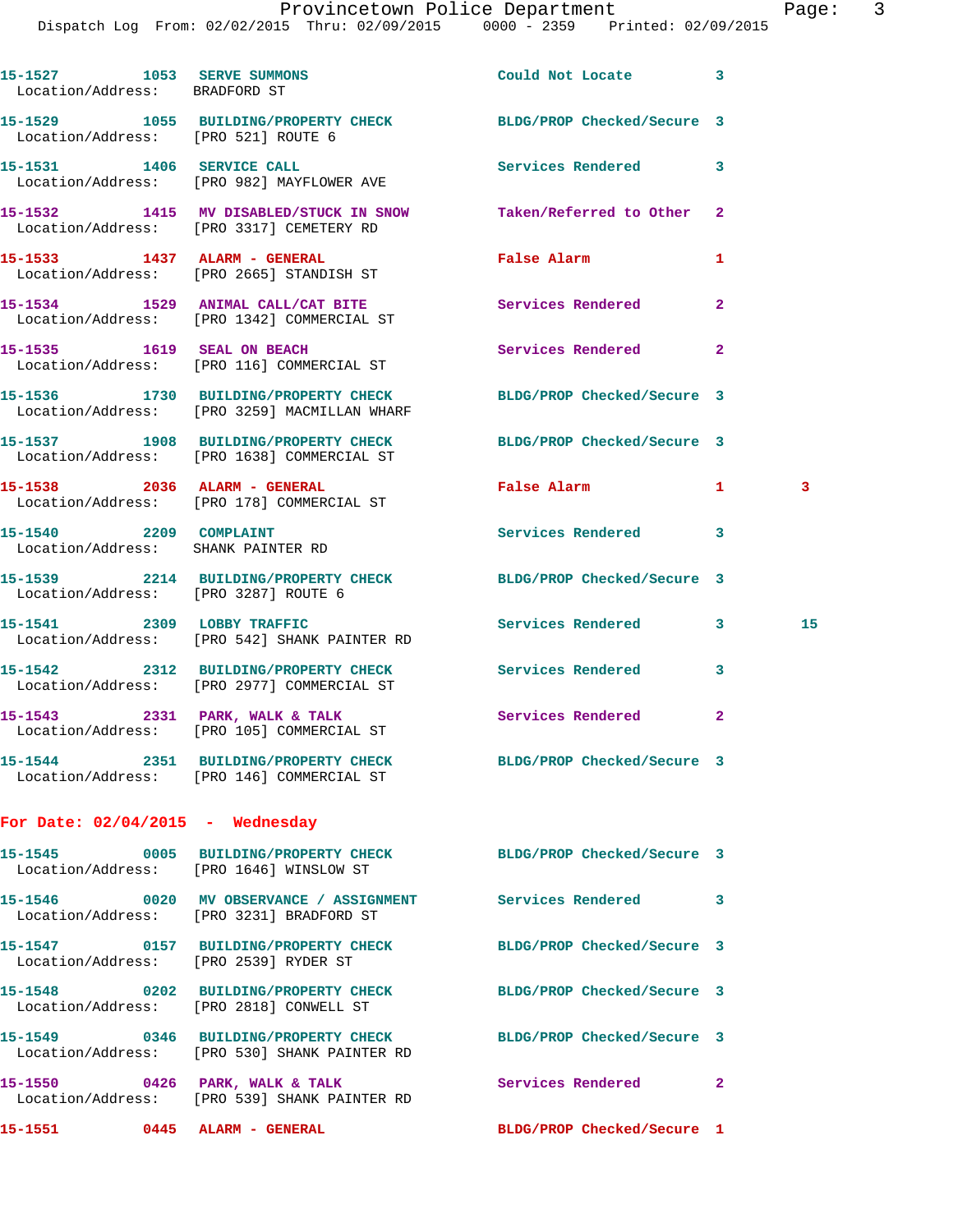|                                      | Provincetown Police Department<br>Dispatch Log From: 02/02/2015 Thru: 02/09/2015                0000 - 2359   Printed: 02/09/2015 |                           | Page: 4      |
|--------------------------------------|-----------------------------------------------------------------------------------------------------------------------------------|---------------------------|--------------|
|                                      | Location/Address: [PRO 1844] NICKERSON ST                                                                                         |                           |              |
|                                      | 15-1552 0513 ALARM - FIRE<br>Location/Address: [PRO 547] COMMERCIAL ST                                                            | False Alarm 1             |              |
| Refer To Arrest: 15-17-AR            | 15-1553 0547 SERVE WARRANT<br>Location/Address: [PRO 106] COMMERCIAL ST                                                           | Arrest(s) Made 3          |              |
|                                      | 15-1554 6559 SERVE WARRANT OF APRHN. Arrest(s) Made 3<br>Location/Address: [PRO 106] COMMERCIAL ST<br>Refer To Arrest: 15-18-AR   |                           |              |
|                                      | 15-1555 0758 BUILDING/PROPERTY CHECK Services Rendered 3<br>Location/Address: [PRO 2977] COMMERCIAL ST                            |                           |              |
| 15-1556 0815 AT SCHOOL               | Location/Address: [PRO 569] WINSLOW ST                                                                                            | Services Rendered 3       |              |
|                                      | 15-1557 0820 COURT RUN<br>Location/Address: [PRO 542] SHANK PAINTER RD                                                            | Taken/Referred to Other 3 |              |
| 15-1558 0822 COURT RUN               | Location/Address: [PRO 542] SHANK PAINTER RD                                                                                      | Taken/Referred to Other 3 |              |
| Location/Address: [PRO 2521] ROUTE 6 | 15-1560 0850 SNOW REMOVAL                                                                                                         | Taken/Referred to Other 3 | 1            |
|                                      | 15-1562 0928 MV OBSERVANCE / ASSIGNMENT Services Rendered 3<br>Location/Address: [PRO 106] COMMERCIAL ST                          |                           |              |
|                                      | 15-1563 0950 BUILDING/PROPERTY CHECK Services Rendered 3<br>Location/Address: [PRO 521] ROUTE 6                                   |                           |              |
|                                      | 15-1564 1013 FOOT PATROL<br>Location: [PRO 3431] LOPES SQUARE                                                                     | Services Rendered         | $\mathbf{2}$ |
|                                      | 15-1565 1020 LOOSE DOG<br>Location/Address: [PRO 373] COMMERCIAL ST                                                               | <b>VERBAL WARNING</b>     | $\mathbf{2}$ |
|                                      | 15-1566 1055 PARK, WALK & TALK 1988 Services Rendered 2<br>Location/Address: [PRO 268] COMMERCIAL ST                              |                           |              |
|                                      | 15-1568 1207 CHECK FRAUD<br>Location/Address: [PRO 285] COMMERCIAL ST                                                             | <b>FOLLOW UP</b>          | $\mathbf{2}$ |
| 15-1569 1217 WIRES DOWN              | Location/Address: [PRO 1836] NELSON AVE                                                                                           | Taken/Referred to Other 2 |              |
|                                      | 15-1570 1236 REASSURANCE CHECK<br>Location/Address: [PRO 2169] COMMERCIAL ST                                                      | Could Not Locate 3        |              |
| 15-1571 1312 SERVICE CALL            | Location/Address: [PRO 3966] SHANK PAINTER RD                                                                                     | Services Rendered 3       |              |
|                                      | 15-1573 1402 911 GENERAL<br>Location/Address: [PRO 3222] ALDEN ST                                                                 | Taken/Referred to Other 1 |              |
|                                      | 15-1574 1636 LANDLORD/TENANT<br>Location/Address: [PRO 1174] WINTHROP ST                                                          | Services Rendered 2       |              |
|                                      | 15-1575 1638 MV COMPLAINT/ERRATIC<br>Location/Address: [PRO 2521] ROUTE 6                                                         | Could Not Locate 2        |              |
|                                      | 15-1576 1826 LOST WALLET/FOUND<br>Location/Address: [PRO 442] HARRY KEMP WAY                                                      | Services Rendered 3       |              |
| Location/Address: [PRO 3287] ROUTE 6 | 15-1578 2027 BUILDING/PROPERTY CHECK BLDG/PROP Checked/Secure 3                                                                   |                           |              |
|                                      | 15-1579 2049 BUILDING/PROPERTY CHECK BLDG/PROP Checked/Secure 3                                                                   |                           |              |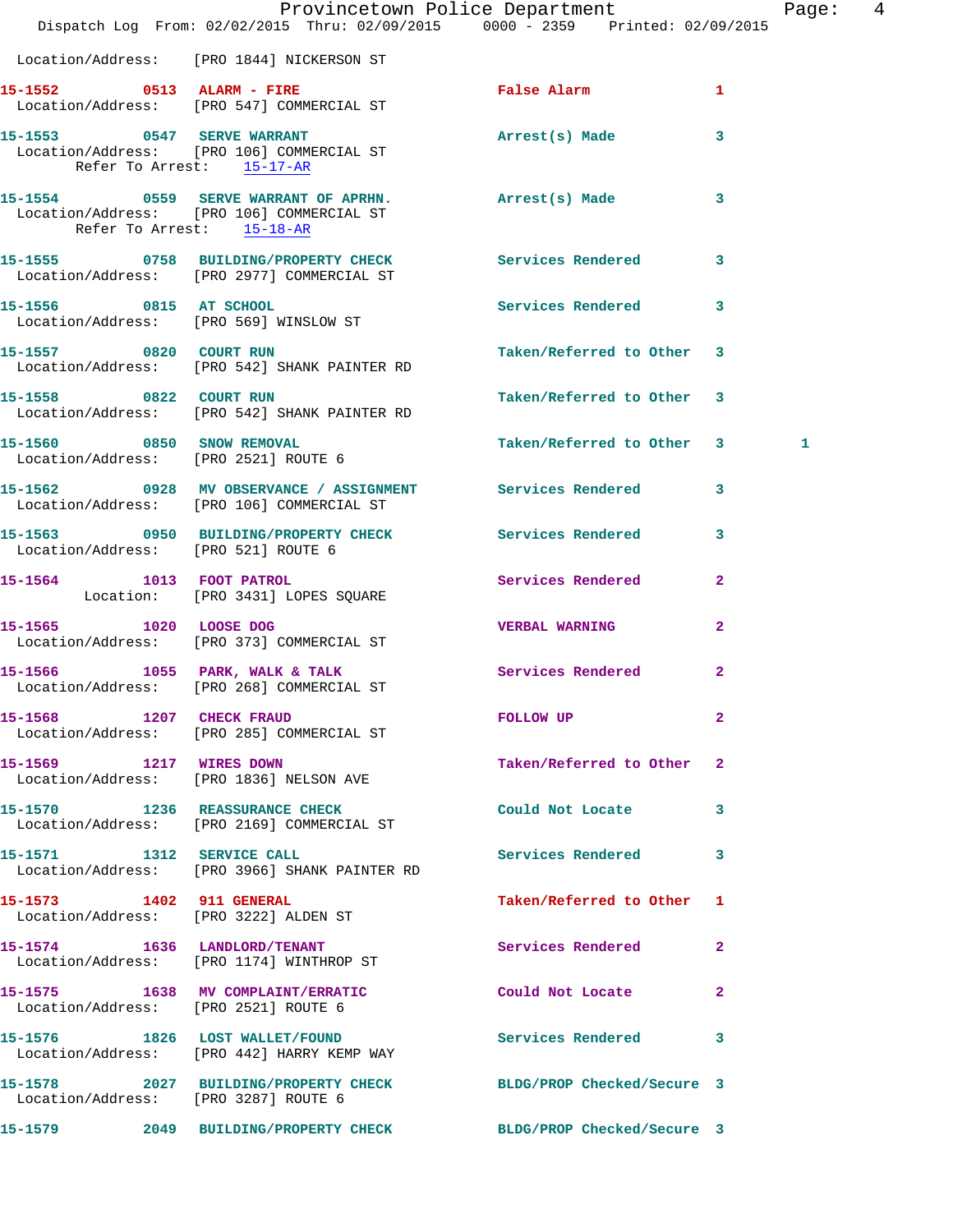|                                   | Dispatch Log From: 02/02/2015 Thru: 02/09/2015 0000 - 2359 Printed: 02/09/2015                                  | Provincetown Police Department |                | Page: | 5 |
|-----------------------------------|-----------------------------------------------------------------------------------------------------------------|--------------------------------|----------------|-------|---|
|                                   | Location/Address: [PRO 530] SHANK PAINTER RD                                                                    |                                |                |       |   |
|                                   | 15-1580 2135 BUILDING/PROPERTY CHECK BLDG/PROP Checked/Secure 3<br>Location/Address: [PRO 182] COMMERCIAL ST    |                                |                |       |   |
|                                   | 15-1581 2151 BUILDING/PROPERTY CHECK<br>Location/Address: [PRO 1638] COMMERCIAL ST                              | BLDG/PROP Checked/Secure 3     |                |       |   |
|                                   | 15-1582 2202 BUILDING/PROPERTY CHECK BLDG/PROP Checked/Secure 3<br>Location/Address: [PRO 519] RACE POINT RD    |                                |                |       |   |
|                                   | 15-1583 2210 DISTURBANCE<br>Location/Address: [PRO 175] COMMERCIAL ST                                           | SPOKEN TO                      | 1              |       |   |
| 15-1584 2303 LOBBY TRAFFIC        | Location/Address: [PRO 542] SHANK PAINTER RD                                                                    | Services Rendered 3            |                | 28    |   |
|                                   | 15-1585 2315 FOLLOW UP<br>Location/Address: [PRO 3443] COMMERCIAL ST                                            | SPOKEN TO                      | $\mathbf{2}$   |       |   |
|                                   | 15-1586 2317 PARK, WALK & TALK<br>Location/Address: [PRO 105] COMMERCIAL ST                                     | Services Rendered              | $\overline{2}$ |       |   |
|                                   | 15-1587 2321 BUILDING/PROPERTY CHECK<br>Location/Address: [PRO 3430] COMMERCIAL ST                              | Services Rendered 3            |                |       |   |
|                                   | 15-1588 2345 BUILDING/PROPERTY CHECK<br>Location/Address: [PRO 75] CAPTAIN BERTIE RD                            | BLDG/PROP Checked/Secure 3     |                |       |   |
|                                   | 15-1590 2356 MV OBSERVANCE / ASSIGNMENT Services Rendered 3<br>Location/Address: HIGH POLE HL + BRADFORD ST     |                                |                |       |   |
|                                   | 15-1589 2357 BUILDING/PROPERTY CHECK BLDG/PROP Checked/Secure 3<br>Location/Address: [PRO 146] COMMERCIAL ST    |                                |                |       |   |
| For Date: $02/05/2015$ - Thursday |                                                                                                                 |                                |                |       |   |
|                                   | 15-1591 0005 BUILDING/PROPERTY CHECK BLDG/PROP Checked/Secure 3<br>Location/Address: [PRO 545] SHANK PAINTER RD |                                |                |       |   |
| 15-1592                           | 0023 BUILDING/PROPERTY CHECK BLDG/PROP Checked/Secure 3<br>Location/Address: [PRO 306] COMMERCIAL ST            |                                |                |       |   |
|                                   | 15-1593 0144 ALARM - COMMERCIAL BURGLAR BLDG/PROP Checked/Secure 1<br>Location/Address: [PRO 146] COMMERCIAL ST |                                |                |       |   |
|                                   | 15-1594 0209 BUILDING/PROPERTY CHECK<br>Location/Address: [PRO 1778] SHANK PAINTER RD                           | BLDG/PROP Checked/Secure 3     |                |       |   |
|                                   | 15-1596 0232 BUILDING/PROPERTY CHECK BLDG/PROP Checked/Secure 3<br>Location/Address: [PRO 554] TREMONT ST       |                                |                |       |   |
|                                   | 15-1595 0235 BUILDING/PROPERTY CHECK BLDG/PROP Checked/Secure 3<br>Location/Address: [PRO 175] COMMERCIAL ST    |                                |                |       |   |
|                                   | 15-1597 0239 BUILDING/PROPERTY CHECK<br>Location/Address: [PRO 2206] COMMERCIAL ST                              | BLDG/PROP Checked/Secure 3     |                |       |   |
|                                   | 15-1598 0317 BUILDING/PROPERTY CHECK Services Rendered 3<br>Location/Address: [PRO 2898] JEROME SMITH RD        |                                |                |       |   |
|                                   | 15-1599 0453 BUILDING/PROPERTY CHECK<br>Location/Address: [PRO 3471] BRADFORD ST EXT                            | BLDG/PROP Checked/Secure 3     |                |       |   |
|                                   | 15-1600 0454 BUILDING/PROPERTY CHECK Services Rendered 3<br>Location/Address: [PRO 75] CAPTAIN BERTIE RD        |                                |                |       |   |
|                                   | 15-1601 0503 BUILDING/PROPERTY CHECK BLDG/PROP Checked/Secure 3<br>Location/Address: [PRO 444] HIGH POLE HILL   |                                |                |       |   |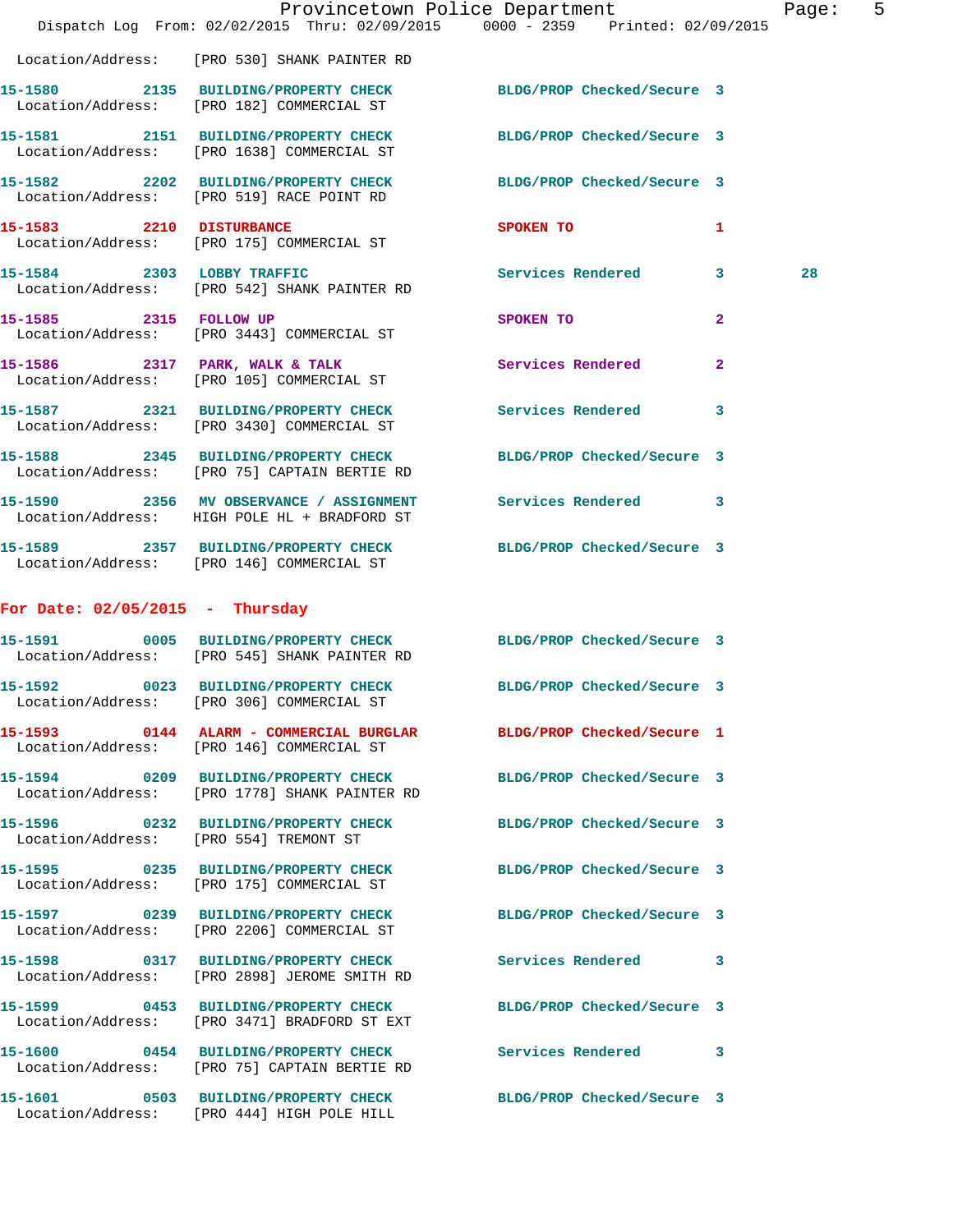|                                                             | Provincetown Police Department<br>Dispatch Log From: 02/02/2015 Thru: 02/09/2015   0000 - 2359   Printed: 02/09/2015 |                                         |                | Page: 6      |  |
|-------------------------------------------------------------|----------------------------------------------------------------------------------------------------------------------|-----------------------------------------|----------------|--------------|--|
|                                                             | 15-1602 0601 BUILDING/PROPERTY CHECK BLDG/PROP Checked/Secure 3<br>Location/Address: [PRO 526] RYDER ST EXT          |                                         |                |              |  |
|                                                             | 15-1603 0746 BUILDING/PROPERTY CHECK BLDG/PROP Checked/Secure 3<br>Location/Address: [PRO 3259] MACMILLAN WHARF      |                                         |                |              |  |
|                                                             | 15-1604 0752 LOST TAN JACKET Services Rendered 3<br>Location: [PRO 3431] LOPES SQUARE                                |                                         |                |              |  |
|                                                             | 15-1605 0812 AT SCHOOL<br>Location/Address: [PRO 569] WINSLOW ST                                                     | Services Rendered 3                     |                |              |  |
|                                                             | 15-1606 0813 SERVICE CALL<br>Location/Address: [PRO 542] SHANK PAINTER RD                                            | Services Rendered 3                     |                |              |  |
| Location/Address: [PRO 3440] ROUTE 6                        | 15-1607 0846 MV OBSERVANCE / ASSIGNMENT BLDG/PROP Checked/Secure 3                                                   |                                         |                |              |  |
|                                                             | 15-1608 0959 PARKED MV COMPLAINT Services Rendered 2<br>Location/Address: [PRO 1301] BREWSTER ST                     |                                         |                |              |  |
|                                                             | 15-1609 1002 ASSIST LOCK-OUT 1000 Services Rendered 3<br>Location/Address: [PRO 3224] COMMERCIAL ST                  |                                         |                |              |  |
|                                                             | 15-1610 1021 WIRES DOWN<br>Location/Address: [PRO 1892] SHANK PAINTER RD                                             | Taken/Referred to Other 2               |                |              |  |
|                                                             | 15-1611 1033 BUILDING/PROPERTY CHECK BLDG/PROP Checked/Secure 3<br>Location/Address: [PRO 3259] MACMILLAN WHARF      |                                         |                |              |  |
|                                                             | 15-1612 1045 MV OBSERVANCE / ASSIGNMENT Services Rendered 3<br>Location/Address: COMMERCIAL ST + SNAIL RD            |                                         |                |              |  |
|                                                             | 15-1613 1106 VERBAL STOP SIGN<br>Location/Address: [PRO 379] COMMERCIAL ST                                           | <b>VERBAL WARNING</b>                   | $\mathbf{3}$   |              |  |
|                                                             | 15-1614 1115 FOOD DONATION<br>Location/Address: [PRO 2474] BRADFORD ST                                               | Services Rendered 3                     |                |              |  |
| Location/Address: [PRO 57] BRADFORD ST                      | 15-1615 1120 WRITTEN WARNING SPEED, ETC. Citation/Warning Issued 3                                                   |                                         |                |              |  |
| 15-1616 1130 SERVICE CALL<br>Location/Address: MAYFLOWER ST |                                                                                                                      | Services Rendered 3                     |                |              |  |
| 15-1617 1139 HARASSMENT                                     | Location/Address: [PRO 2815] COMMERCIAL ST                                                                           | SPOKEN TO DESCRIPTION OF REAL PROPERTY. | $\overline{2}$ |              |  |
|                                                             | 15-1618 1306 STOMACH PAINS/TRANSPORT<br>Location/Address: [PRO 1630] WINSLOW ST                                      | Transported to Hospital 1               |                |              |  |
|                                                             | 15-1619 1317 BUILDING/PROPERTY CHECK BLDG/PROP Checked/Secure 3<br>Location/Address: [PRO 2206] COMMERCIAL ST        |                                         |                |              |  |
|                                                             | 15-1620 1317 BUILDING/PROPERTY CHECK BLDG/PROP Checked/Secure 3<br>Location/Address: [PRO 526] RYDER ST EXT          |                                         |                |              |  |
|                                                             | 15-1622 1339 FOUND PURSE/RETURNED<br>Location/Address: [PRO 191] COMMERCIAL ST                                       | Services Rendered 3                     |                |              |  |
| 15-1623 1349 HARASSMENT                                     | Location/Address: [PRO 542] SHANK PAINTER RD                                                                         | SPOKEN TO                               | $\mathbf{2}$   |              |  |
| 15-1624 1413 HARASSMENT                                     | Location/Address: [PRO 395] COMMERCIAL ST                                                                            | SPOKEN TO                               | $\mathbf{2}$   |              |  |
|                                                             | 15-1625    1420    PET PANTRY<br>Location/Address: [PRO 3296] SHANK PAINTER RD                                       | Services Rendered 3                     |                |              |  |
| 15-1626 1516 COMPUTER SCAM                                  |                                                                                                                      | SPOKEN TO                               | $\mathbf{3}$   | $\mathbf{1}$ |  |

Location/Address: [PRO 542G] SHANK PAINTER RD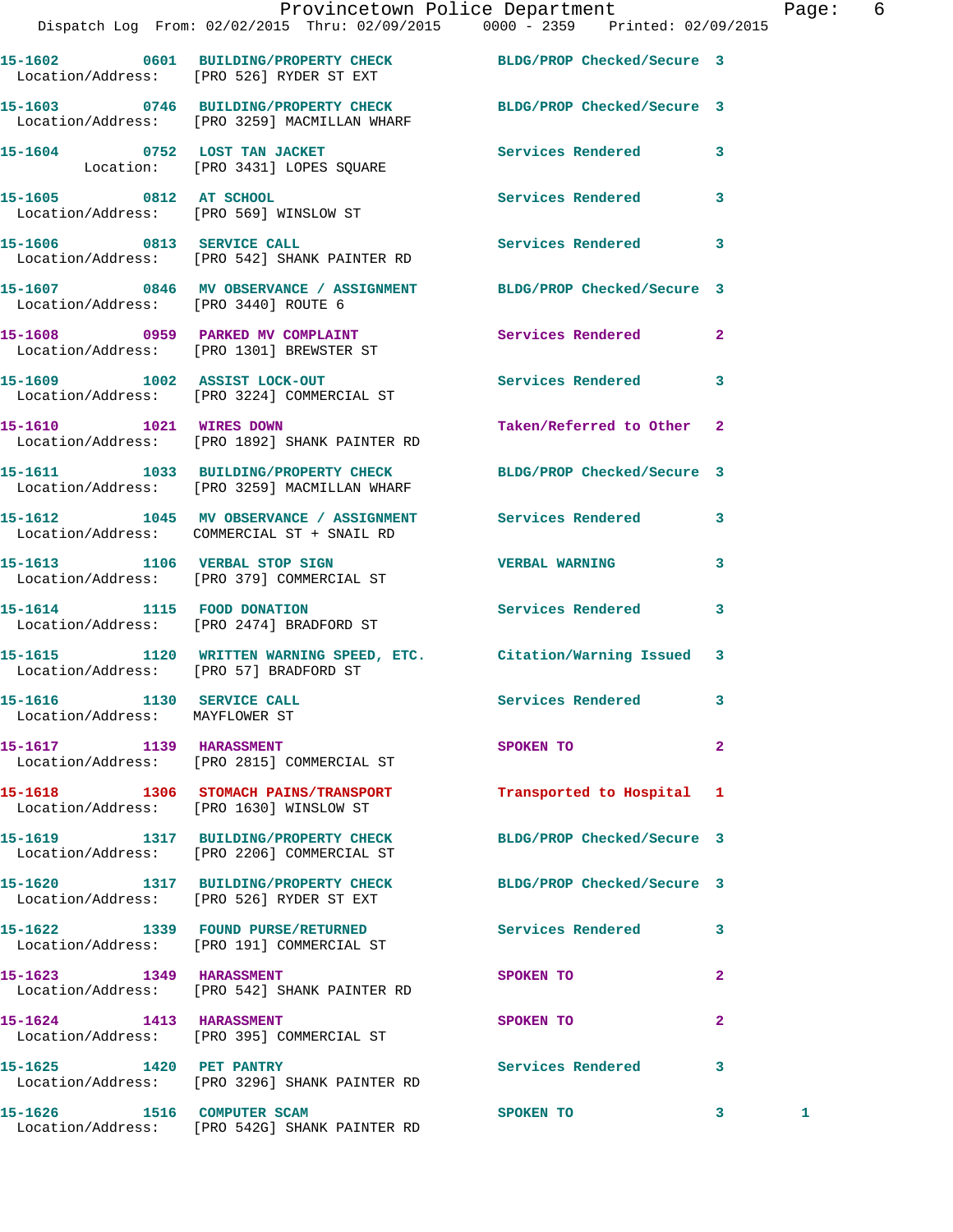Provincetown Police Department Page: 7 Dispatch Log From: 02/02/2015 Thru: 02/09/2015 0000 - 2359 Printed: 02/09/2015 **15-1627 1533 ASSIST CITIZEN Services Rendered 3**  Location/Address: [PRO 1115] STANDISH ST **15-1628 1543 MEDICAL EMERGENCY Transported to Hospital 1 3**  Location/Address: [PRO 440] HARRY KEMP WAY **15-1630 1752 ALARM - FIRE Services Rendered 1**  Location/Address: [PRO 488] MAYFLOWER ST **15-1631 1804 ALARM - GENERAL Services Rendered 1**  Location/Address: [PRO 2274] COMMERCIAL ST **15-1632 1955 MEDICAL EMERGENCY Services Rendered 1**  Location/Address: [PRO 542] SHANK PAINTER RD 15-1633 1958 MEDICAL EMERGENCY **1958 PATIENT REFUSAL** 1 Location/Address: [PRO 442] HARRY KEMP WAY **15-1634 2257 LOBBY TRAFFIC Services Rendered 3 8**  Location/Address: [PRO 542] SHANK PAINTER RD **15-1636 2351 PARK, WALK & TALK Services Rendered 2**  Location/Address: [PRO 105] COMMERCIAL ST **For Date: 02/06/2015 - Friday 15-1639 0011 BUILDING/PROPERTY CHECK BLDG/PROP Checked/Secure 3**  Location/Address: [PRO 146] COMMERCIAL ST **15-1637 0013 BUILDING/PROPERTY CHECK BLDG/PROP Checked/Secure 3**  Location/Address: [PRO 530] SHANK PAINTER RD **15-1638 0013 MV OBSERVANCE / ASSIGNMENT Services Rendered 3**  Location/Address: [PRO 43] BRADFORD ST **15-1640 0045 BUILDING/PROPERTY CHECK BLDG/PROP Checked/Secure 3**  Location/Address: [PRO 2543] MACMILLAN WHARF **15-1641 0126 BUILDING/PROPERTY CHECK BLDG/PROP Checked/Secure 3**  Location/Address: [PRO 3609] COMMERCIAL ST **15-1642 0158 MV COMPLAINT SPOKEN TO 2**  Location/Address: BRADFORD ST **15-1643 0159 BUILDING/PROPERTY CHECK BLDG/PROP Checked/Secure 3**  Location/Address: [PRO 2568] COMMERCIAL ST **15-1644 0221 BUILDING/PROPERTY CHECK BLDG/PROP Checked/Secure 3**  Location/Address: [PRO 519] RACE POINT RD **15-1645 0243 BUILDING/PROPERTY CHECK BLDG/PROP Checked/Secure 3**  Location/Address: [PRO 2564] COMMERCIAL ST **15-1647 0502 BUILDING/PROPERTY CHECK BLDG/PROP Checked/Secure 3**  Location/Address: [PRO 1953] COMMERCIAL ST **15-1646 0503 BUILDING/PROPERTY CHECK BLDG/PROP Checked/Secure 3**  Location/Address: [PRO 440] HARRY KEMP WAY

 Location/Address: [PRO 545] SHANK PAINTER RD **15-1649 0547 BUILDING/PROPERTY CHECK BLDG/PROP Checked/Secure 3**  Location/Address: [PRO 2483] COMMERCIAL ST

Location/Address: [PRO 3013] COMMERCIAL ST

**15-1653 0803 SERVICE CALL Services Rendered 3** 

**15-1648 0546 BUILDING/PROPERTY CHECK BLDG/PROP Checked/Secure 3 15-1651 0757 RESIDENTIAL ALARM Services Rendered 1**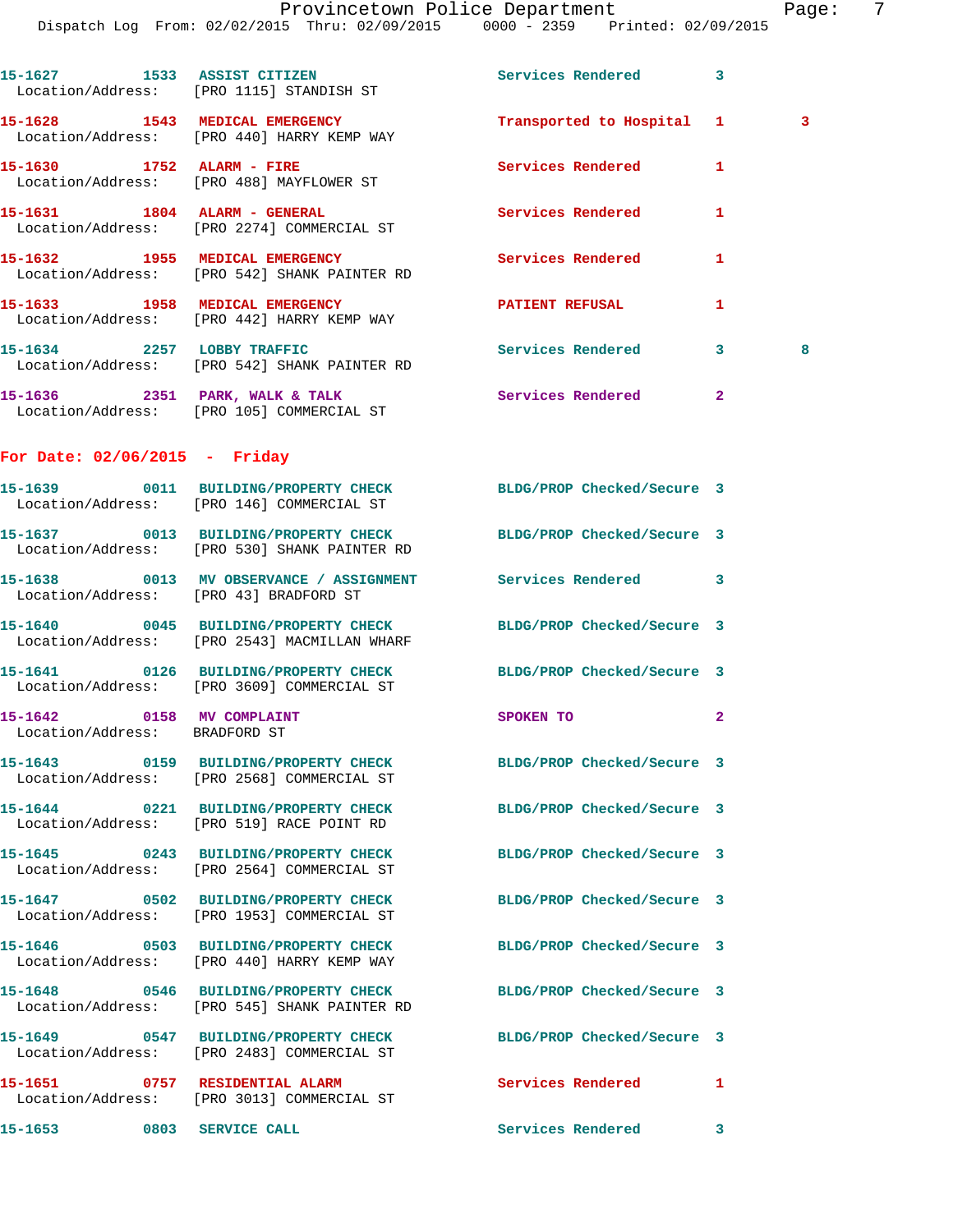|                                                         | Dispatch Log From: 02/02/2015 Thru: 02/09/2015 0000 - 2359 Printed: 02/09/2015                                  | Provincetown Police Department |              | Page: | - 8 |
|---------------------------------------------------------|-----------------------------------------------------------------------------------------------------------------|--------------------------------|--------------|-------|-----|
|                                                         | Location/Address: [PRO 285] COMMERCIAL ST                                                                       |                                |              |       |     |
|                                                         | 15-1654 0804 MV OBSERVANCE / ASSIGNMENT Services Rendered 3<br>Location/Address: [PRO 2521] ROUTE 6             |                                |              |       |     |
|                                                         | 15-1652 0806 AT SCHOOL<br>Location/Address: [PRO 569] WINSLOW ST                                                | Services Rendered 3            |              |       |     |
|                                                         | 15-1655 0816 WELL-BEING CHECK<br>Location/Address: [PRO 3670] SHANK PAINTER RD                                  | Transported to Hospital 3      |              |       |     |
|                                                         | 15-1656 0823 UNKNOWN MEDICAL/TRANSPORT<br>Location/Address: [PRO 3670] SHANK PAINTER RD                         | Transported to Hospital 1      |              |       |     |
| 15-1658 1013 AT SCHOOL                                  | Location/Address: [PRO 569] WINSLOW ST                                                                          | Services Rendered 3            |              |       |     |
| Location/Address: [PRO 2521] ROUTE 6                    | 15-1659 1019 MV OBSERVANCE / ASSIGNMENT Services Rendered 3                                                     |                                |              |       |     |
| Location/Address: BRADFORD ST                           | 15-1660 1053 PARKED MV COMPLAINT Services Rendered 2                                                            |                                |              |       |     |
|                                                         | 15-1661 1104 BUILDING/PROPERTY CHECK<br>Location/Address: [PRO 3259] MACMILLAN WHARF                            | BLDG/PROP Checked/Secure 3     |              |       |     |
| 15-1662 1309 FALL/RESCUE                                | Location/Address: [PRO 1319] COMMERCIAL ST                                                                      | Transported to Hospital 1      |              |       |     |
| 15-1664 1317 VERBAL 1-WAY<br>Location/Address: POINT ST |                                                                                                                 | <b>VERBAL WARNING</b>          | $\mathbf{3}$ |       |     |
|                                                         | 15-1665 1328 VERBAL SPEED<br>Location/Address: [PRO 3260] BRADFORD ST EXT                                       | <b>VERBAL WARNING</b>          | 3            |       |     |
|                                                         | 15-1666   1451   ALARM - GENERAL<br>Location/Address: [PRO 3342] GEORGES PATH                                   | BLDG/PROP Checked/Secure 1     |              |       |     |
|                                                         | 15-1667 1518 BUILDING/PROPERTY CHECK<br>Location/Address: [PRO 2994] COMMERCIAL ST                              | BLDG/PROP Checked/Secure 3     |              |       |     |
| 15-1668 1534 ASSIST CITIZEN                             | Location/Address: [PRO 350] COMMERCIAL ST                                                                       | Services Rendered 3            |              | 1     |     |
|                                                         | 15-1669 1615 PARKING COMPLAINT / GENERAL Services Rendered 3<br>Location/Address: [PRO 122] COMMERCIAL ST       |                                |              |       |     |
|                                                         | 15-1670 1828 911 GENERAL/TTY<br>Location/Address: [PRO 542] SHANK PAINTER RD                                    | Services Rendered 1            |              |       |     |
| 15-1671 1830 MV STOP                                    | Location/Address: CONWELL ST + BRADFORD ST                                                                      | VERBAL WARNING 3               |              |       |     |
|                                                         | 15-1672 1859 BUILDING/PROPERTY CHECK<br>Location/Address: [PRO 182] COMMERCIAL ST                               | BLDG/PROP Checked/Secure 3     |              |       |     |
|                                                         | 15-1673 2141 BUILDING/PROPERTY CHECK BLDG/PROP Checked/Secure 3<br>Location/Address: [PRO 530] SHANK PAINTER RD |                                |              |       |     |
|                                                         | 15-1674 2253 LOBBY TRAFFIC<br>Location/Address: [PRO 542] SHANK PAINTER RD                                      | Services Rendered 3            |              | 6     |     |
| 15-1675 2336 MV COMPLAINT                               | Location/Address: [PRO 2521] ROUTE 6                                                                            | Could Not Locate               | $\mathbf{2}$ |       |     |
|                                                         | 15-1676  2339 BUILDING/PROPERTY CHECK Services Rendered 3<br>Location/Address: [PRO 2483] COMMERCIAL ST         |                                |              |       |     |
|                                                         | 15-1677 2350 BUILDING/PROPERTY CHECK<br>Location/Address: [PRO 1989] COMMERCIAL ST                              | <b>Services Rendered</b> 3     |              |       |     |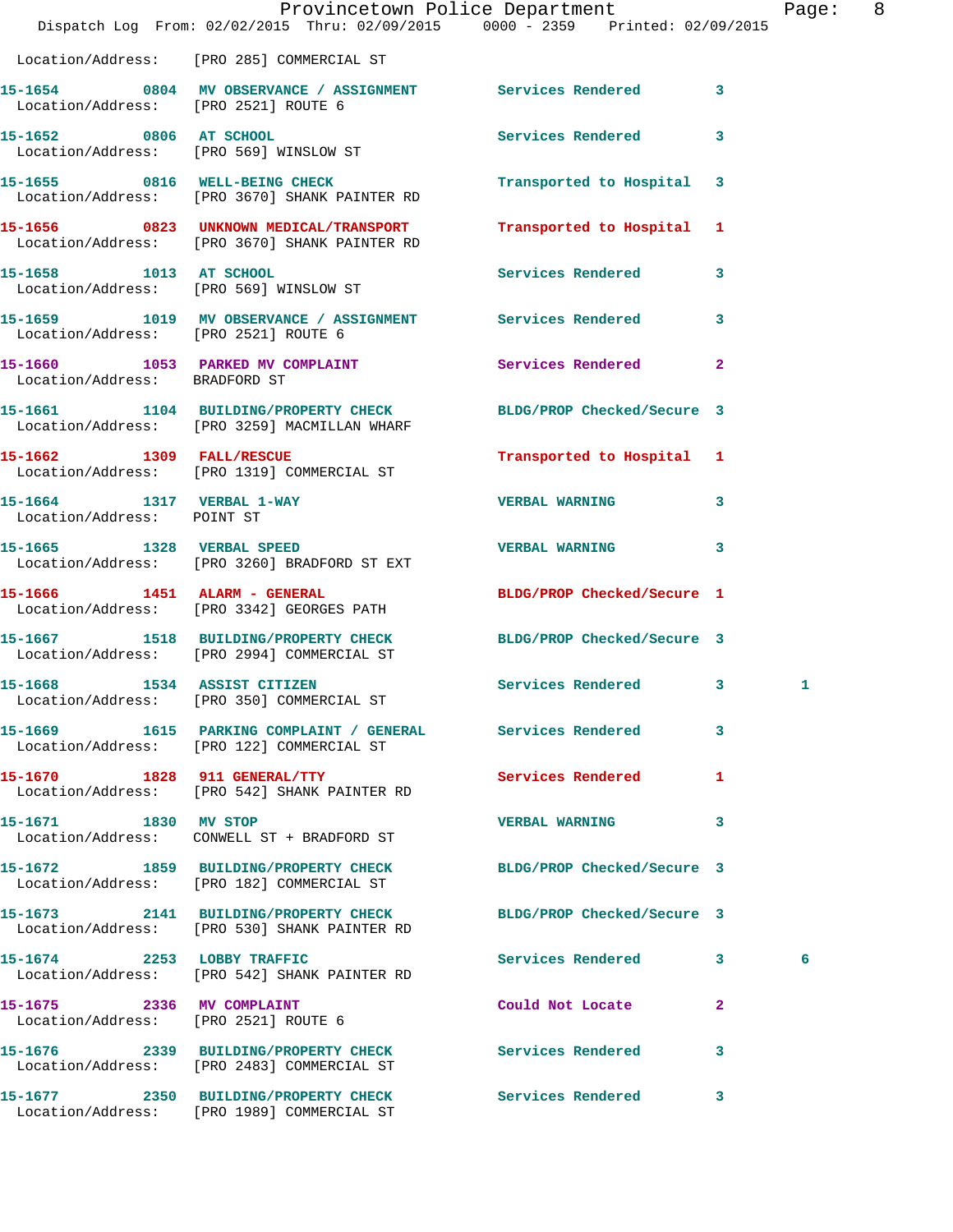|                                                                    | Provincetown Police Department<br>Dispatch Log From: 02/02/2015 Thru: 02/09/2015 0000 - 2359 Printed: 02/09/2015 |                            |                |
|--------------------------------------------------------------------|------------------------------------------------------------------------------------------------------------------|----------------------------|----------------|
|                                                                    | 15-1678 2351 MV OBSERVANCE / ASSIGNMENT Services Rendered<br>Location/Address: BRADFORD ST + RYDER ST            |                            | 3              |
| Location/Address: [PRO 512] PRINCE ST                              | 15-1679 2352 BUILDING/PROPERTY CHECK Services Rendered                                                           |                            | 3              |
| For Date: $02/07/2015$ - Saturday                                  |                                                                                                                  |                            |                |
|                                                                    | 15-1680 6002 MV OBSERVANCE / ASSIGNMENT Services Rendered<br>Location/Address: [PRO 3912] SHANKPAINTER RD        |                            | 3              |
|                                                                    | 15-1681  0018 MV OBSERVANCE / ASSIGNMENT Services Rendered<br>Location/Address: BRADFORD ST + JOHNSON ST         |                            | 3              |
|                                                                    | 15-1683 6035 MV OBSERVANCE / ASSIGNMENT Services Rendered<br>Location/Address: [PRO 3359] HARRY KEMP WAY         |                            | 3              |
| Location/Address: COMMERCIAL ST                                    | 15-1682 0038 PARK, WALK & TALK 3 Services Rendered                                                               |                            | $\overline{2}$ |
|                                                                    | 15-1684 0047 BUILDING/PROPERTY CHECK BLDG/PROP Checked/Secure 3<br>Location/Address: [PRO 182] COMMERCIAL ST     |                            |                |
| Location/Address: CONWELL ST + ROUTE 6                             |                                                                                                                  |                            | 3              |
|                                                                    | 15-1685 0104 BUILDING/PROPERTY CHECK<br>Location/Address: [PRO 1638] COMMERCIAL ST                               | BLDG/PROP Checked/Secure 3 |                |
| 15-1687 0129 MV STOP                                               | Location/Address: [PRO 495] NELSON AVE                                                                           | <b>VERBAL WARNING</b>      | 3              |
|                                                                    | 15-1688 0131 BUILDING/PROPERTY CHECK Services Rendered<br>Location/Address: [PRO 526] RYDER ST EXT               |                            | 3              |
| 15-1689 0141 MV STOP                                               | Location/Address: BRADFORD ST + JOHNSON ST                                                                       | <b>VERBAL WARNING</b>      | 3              |
| 15-1690 0149 MV STOP                                               | Location/Address: [PRO 542] SHANK PAINTER RD                                                                     | <b>VERBAL WARNING</b>      | 3              |
|                                                                    | 15-1691 0231 BUILDING/PROPERTY CHECK<br>Location/Address: [PRO 3256] COMMERCIAL ST                               | BLDG/PROP Checked/Secure 3 |                |
|                                                                    | 15-1692 0237 BUILDING/PROPERTY CHECK<br>Location/Address: [PRO 306] COMMERCIAL ST                                | BLDG/PROP Checked/Secure 3 |                |
|                                                                    | 15-1693 0247 BUILDING/PROPERTY CHECK<br>Location/Address: [PRO 3489] COMMERCIAL ST                               | BLDG/PROP Checked/Secure 3 |                |
|                                                                    | 15-1694 0249 BUILDING/PROPERTY CHECK<br>Location/Address: [PRO 519] RACE POINT RD                                | BLDG/PROP Checked/Secure 3 |                |
|                                                                    | Location/Address: [PRO 75] CAPTAIN BERTIE RD                                                                     | Services Rendered          | 3              |
|                                                                    | 15-1696 0515 BUILDING/PROPERTY CHECK<br>Location/Address: [PRO 433] RYDER ST EXT                                 | BLDG/PROP Checked/Secure 3 |                |
|                                                                    | 15-1695 0517 BUILDING/PROPERTY CHECK<br>Location/Address: [PRO 1645] HARRY KEMP WAY                              | BLDG/PROP Checked/Secure 3 |                |
| Location/Address: [PRO 1646] WINSLOW ST                            | 15-1698 0527 BUILDING/PROPERTY CHECK                                                                             | BLDG/PROP Checked/Secure 3 |                |
| 15-1699 0540 MV ACCIDENT/TOW<br>Location/Address: PROVINCELANDS RD | Refer To Summons: 15-19-AR                                                                                       | Transported to Hospital 1  |                |
|                                                                    | 15-1700 0808 BUILDING/PROPERTY CHECK                                                                             | BLDG/PROP Checked/Secure 3 |                |

Page: 9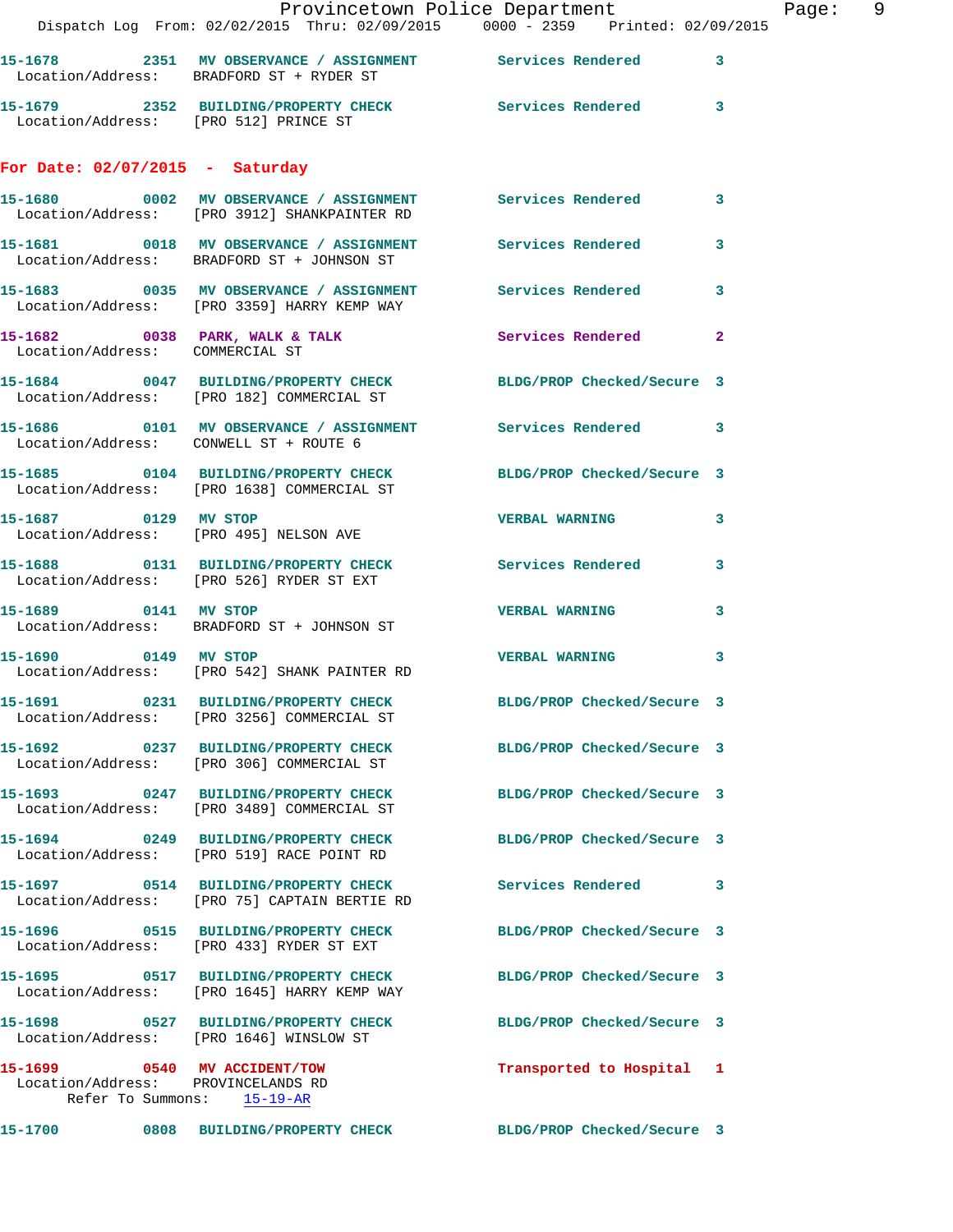|                                        | Dispatch Log From: 02/02/2015 Thru: 02/09/2015 0000 - 2359 Printed: 02/09/2015                                   | Provincetown Police Department |    | Page: 10     |  |
|----------------------------------------|------------------------------------------------------------------------------------------------------------------|--------------------------------|----|--------------|--|
| Location/Address: [PRO 571] ALDEN ST   |                                                                                                                  |                                |    |              |  |
|                                        | 15-1701 0829 DIESEL PUMP<br>Location/Address: [PRO 519] RACE POINT RD                                            | Taken/Referred to Other 3      |    |              |  |
|                                        | 15-1702 0834 RACCOON/DECEASED<br>Location/Address: [PRO 414] CONWELL ST                                          | Taken/Referred to Other 2      |    |              |  |
|                                        | 15-1703 0900 BUILDING/PROPERTY CHECK BLDG/PROP Checked/Secure 3<br>Location/Address: [PRO 2540] RACE POINT RD    |                                |    |              |  |
|                                        | 15-1704 0913 BUILDING/PROPERTY CHECK BLDG/PROP Checked/Secure 3<br>Location/Address: [PRO 519] RACE POINT RD     |                                |    |              |  |
|                                        | 15-1705 0924 BUILDING/PROPERTY CHECK BLDG/PROP Checked/Secure 3<br>Location/Address: [PRO 1778] SHANK PAINTER RD |                                |    |              |  |
| Location/Address: [PRO 2521] ROUTE 6   | 15-1706 0931 MV OBSERVANCE / ASSIGNMENT Services Rendered 3                                                      |                                |    |              |  |
| Location/Address: [PRO 3222] ALDEN ST  | 15-1707 0946 DOCTOR-ORDERED TRANSPORT Transported to Hospital 1                                                  |                                |    |              |  |
|                                        | 15-1710 1008 SNOW PLOWING COMPLAINT SPOKEN TO<br>Location/Address: [PRO 1655] BRADFORD ST                        |                                | 3  |              |  |
|                                        | 15-1709 1011 ASSIST AGENCY / MUTUAL AID Taken/Referred to Other 3<br>Location/Address: [PRO 3728] COMMERCIAL ST  |                                |    |              |  |
|                                        | 15-1711 1020 SKYLIGHT DAMAGE<br>Location/Address: [PRO 1230] COMMERCIAL ST                                       | Services Rendered 3            |    |              |  |
|                                        | 15-1712 1052 MV OBSERVANCE / ASSIGNMENT Services Rendered 3<br>Location/Address: COMMERCIAL ST + SNAIL RD        |                                |    |              |  |
| Location/Address: [PRO 51] BRADFORD ST | 15-1713 1126 WRITTEN WARNING INSPECTION Citation/Warning Issued 3                                                |                                |    |              |  |
|                                        | 15-1714 1135 HARASSMENT/RESCUE<br>Location/Address: [PRO 442] HARRY KEMP WAY                                     | Transported to Hospital 2      |    |              |  |
| 15-1716 1246 TTY TEST CALL             | Location/Address: [PRO 542] SHANK PAINTER RD                                                                     | Services Rendered 1            |    |              |  |
|                                        | 15-1719 1354 WELL-BEING CHECK<br>Location/Address: [PRO 711] BRADFORD ST                                         | Could Not Locate 3             |    |              |  |
|                                        | 15-1718 1355 BUILDING/PROPERTY CHECK BLDG/PROP Checked/Secure 3<br>Location/Address: [PRO 3259] MACMILLAN WHARF  |                                |    |              |  |
| Location/Address: WAREHAM ST           | 15-1720 1409 WELL-BEING CHECK COULD Not Locate 3                                                                 |                                |    | $\mathbf{2}$ |  |
| Location/Address: [PRO 777] BROWNE ST  | 15-1723 2134 ASSIST CITIZEN                                                                                      | Peace Restored 3               |    |              |  |
|                                        | 15-1724 2318 ASSIST AGENCY / MUTUAL AID Services Rendered 3<br>Location/Address: [PRO 3813] SHANK PAINTER RD     |                                |    |              |  |
| Location/Address: [PRO 43] BRADFORD ST | 15-1725 2325 ALARM - GENERAL                                                                                     | <b>Unfounded</b>               | 1  |              |  |
| For Date: 02/08/2015 - Sunday          |                                                                                                                  |                                |    |              |  |
|                                        | 15-1726 0417 MISSING PERSON<br>Location/Address: [PRO 2490] PROVINCELANDS RD                                     | Could Not Locate               | -1 |              |  |
| 15-1728 0720 FOLLOW UP                 | Location/Address: [PRO 542] SHANK PAINTER RD                                                                     | Services Rendered 2            |    |              |  |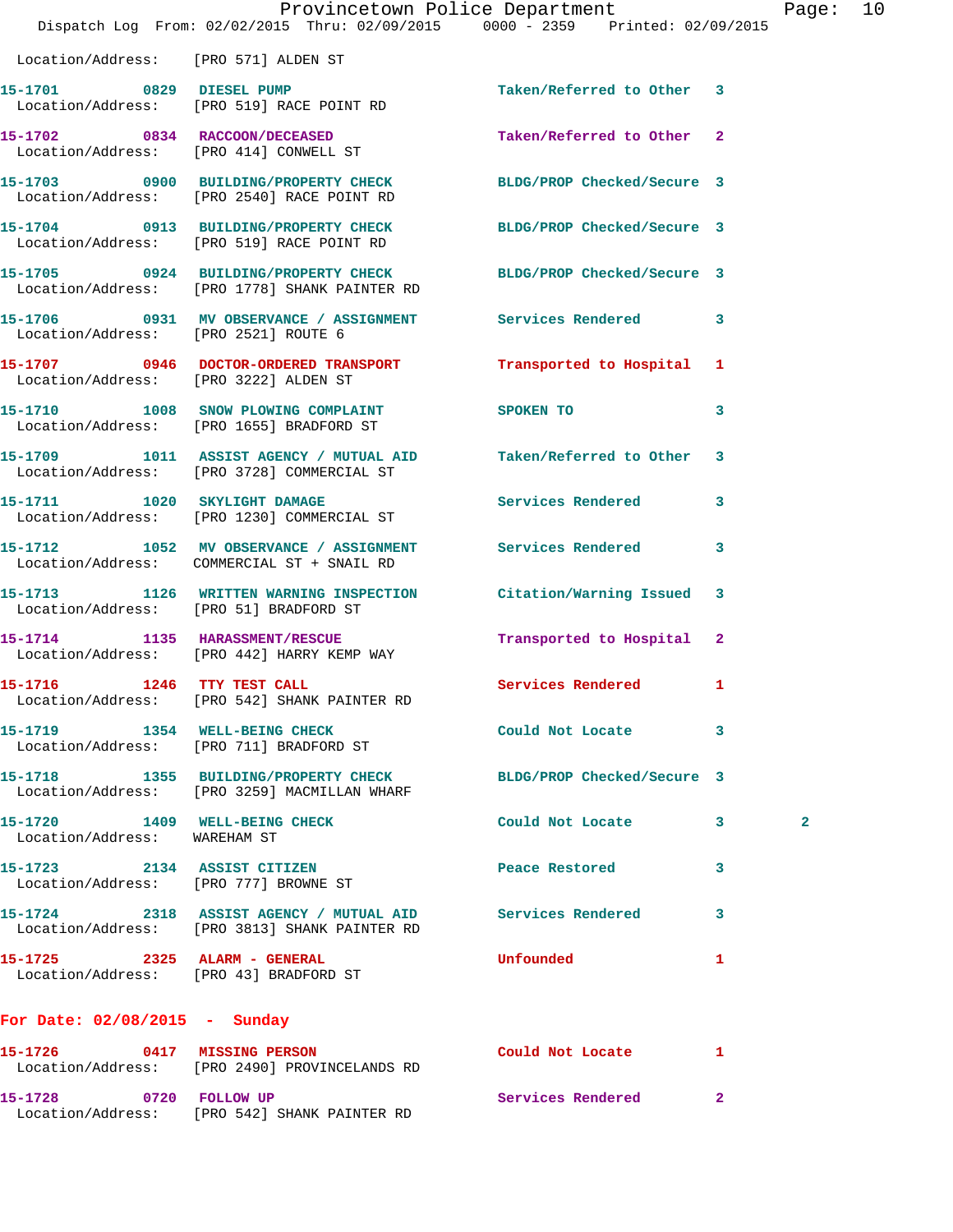|                                 | Dispatch Log From: 02/02/2015 Thru: 02/09/2015 0000 - 2359 Printed: 02/09/2015                                   | Provincetown Police Department                                                                                 |              | Page: 11 |  |
|---------------------------------|------------------------------------------------------------------------------------------------------------------|----------------------------------------------------------------------------------------------------------------|--------------|----------|--|
|                                 | 15-1727 0724 VANDALISM Services Rendered 3<br>Location/Address: [PRO 3259] MACMILLAN WHARF                       |                                                                                                                |              |          |  |
|                                 | 15-1729 0728 SERVICE CALL Services Rendered 3<br>Location/Address: [PRO 3222] ALDEN ST                           |                                                                                                                |              |          |  |
|                                 | 15-1730 0817 BUILDING/PROPERTY CHECK BLDG/PROP Checked/Secure 3<br>Location/Address: [PRO 2898] JEROME SMITH RD  |                                                                                                                |              |          |  |
|                                 | 15-1731 1132 MISSING PERSON<br>Location/Address: [PRO 889] CONWELL ST                                            | Services Rendered 1                                                                                            |              |          |  |
|                                 | 15-1732 1236 FIRE, CHIMNEY<br>Location/Address: [PRO 963] KILEY CT                                               | Extinguished 1                                                                                                 |              |          |  |
|                                 | 15-1733 1310 MEDICAL EMERGENCY/FALL<br>Location/Address: CONWELL ST + HARRY KEMP WAY                             | Transported to Hospital 1                                                                                      |              |          |  |
|                                 | 15-1735 1413 LOBBY TRAFFIC<br>Location/Address: [PRO 542] SHANK PAINTER RD                                       | Services Rendered 2                                                                                            |              | 12       |  |
|                                 | 15-1736    1426    ALARM - GENERAL<br>Location/Address: [PRO 660] PRINCE ST                                      | BLDG/PROP Checked/Secure 1                                                                                     |              |          |  |
|                                 | 15-1737 1433 ASSIST AGENCY / MUTUAL AID Services Rendered 3<br>Location/Address: [PRO 3430] COMMERCIAL ST        |                                                                                                                |              |          |  |
|                                 | 15-1738 1439 COMPLAINT<br>Location/Address: [PRO 1198] BRADFORD ST                                               | Services Rendered                                                                                              | 3            |          |  |
|                                 | 15-1739 1619 MV DISABLED<br>Location/Address: W VINE ST + TREMONT ST                                             | Services Rendered 2                                                                                            |              |          |  |
|                                 | 15-1740 1729 BUILDING/PROPERTY CHECK GONE ON ARRIVAL<br>Location/Address: [PRO 1638] COMMERCIAL ST               |                                                                                                                | 3            |          |  |
|                                 | 15-1741 1737 MV OBSERVANCE / ASSIGNMENT No Action Required 3<br>Location/Address: [PRO 538] SHANKPAINTER RD      |                                                                                                                |              |          |  |
|                                 | 15-1742 1803 LARCENY /FORGERY/ FRAUD Services Rendered 2<br>Location/Address: [PRO 3121] COMMERCIAL ST           |                                                                                                                |              |          |  |
| 15-1743 2014 MV COMPLAINT       | Location/Address: ROUTE 6 + CONWELL ST                                                                           | Services Rendered 2                                                                                            |              |          |  |
|                                 | 15-1744 2042 BUILDING/PROPERTY CHECK BLDG/PROP Checked/Secure 3<br>Location/Address: [PRO 175] COMMERCIAL ST     |                                                                                                                |              |          |  |
|                                 | 15-1745 2134 ALARM - FIRE<br>Location/Address: [PRO 306] COMMERCIAL ST                                           | False Alarm and the state of the state of the state of the state of the state of the state of the state of the | $\mathbf{1}$ |          |  |
|                                 | 15-1746 2329 BUILDING/PROPERTY CHECK BLDG/PROP Checked/Secure 3<br>Location/Address: [PRO 530] SHANK PAINTER RD  |                                                                                                                |              |          |  |
|                                 | 15-1747 2335 BUILDING/PROPERTY CHECK BLDG/PROP Checked/Secure 3<br>Location/Address: [PRO 379] COMMERCIAL ST     |                                                                                                                |              |          |  |
|                                 | 15-1748 2355 BUILDING/PROPERTY CHECK BLDG/PROP Checked/Secure 3<br>Location/Address: [PRO 545] SHANK PAINTER RD  |                                                                                                                |              |          |  |
| For Date: $02/09/2015$ - Monday |                                                                                                                  |                                                                                                                |              |          |  |
|                                 | 15-1749 0001 LOBBY TRAFFIC<br>Location/Address: [PRO 542] SHANK PAINTER RD                                       | Services Rendered                                                                                              | 2            |          |  |
|                                 | 15-1750 0008 MV OBSERVANCE / ASSIGNMENT Services Rendered 3<br>Location/Address: BRADFORD ST + RYDER ST          |                                                                                                                |              |          |  |
|                                 | 15-1751 0046 BUILDING/PROPERTY CHECK BLDG/PROP Checked/Secure 3<br>Location/Address: [PRO 1778] SHANK PAINTER RD |                                                                                                                |              |          |  |